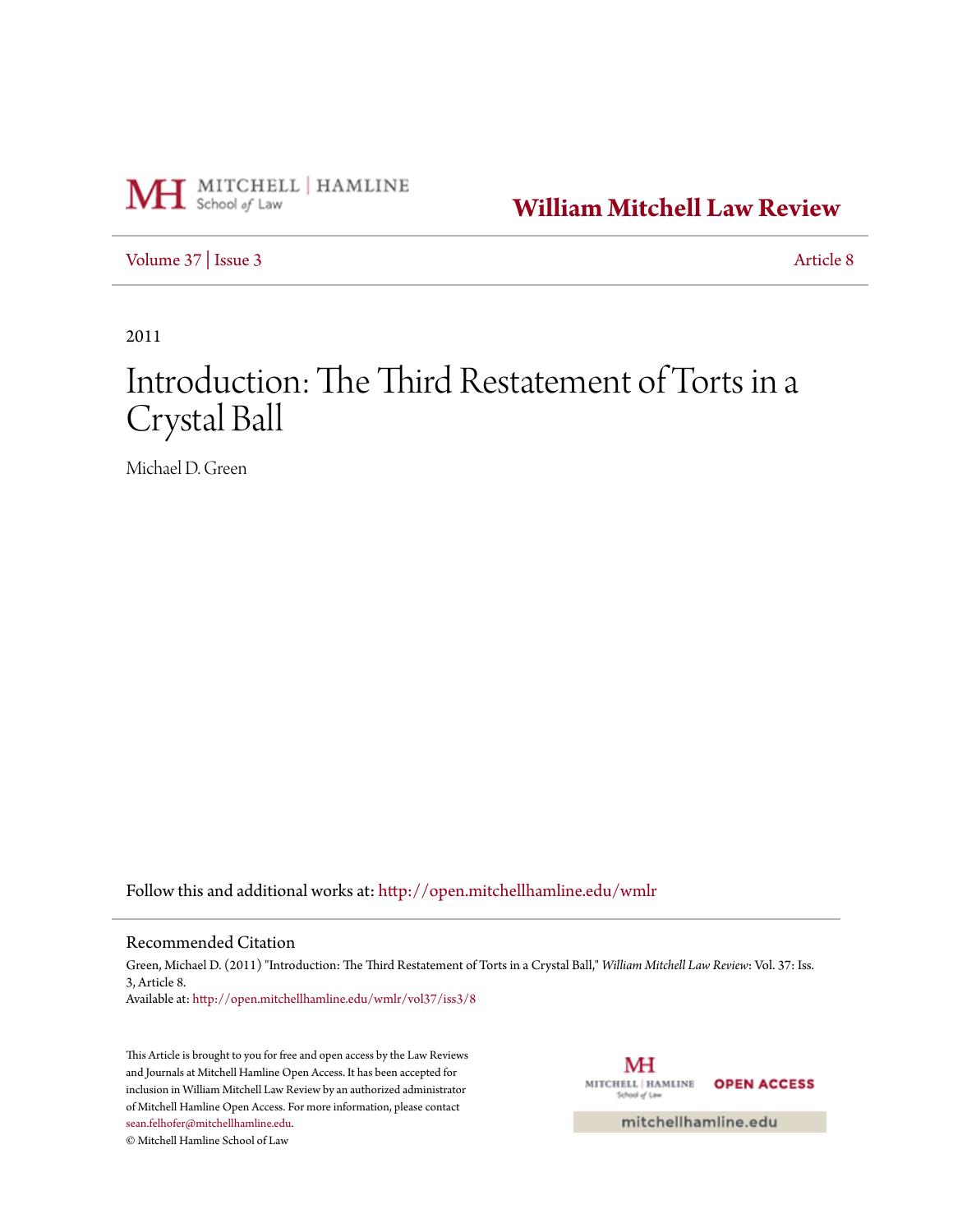# **INTRODUCTION: THE THIRD RESTATEMENT OF TORTS IN A CRYSTAL BALL**

# Michael D. Green†

#### **Restatements and Legal Change**

 We should feel obligated in our deliberations to give weight to all of the considerations that the courts, under a proper view of the judicial function, deem it right to weigh in theirs. (1967)

 In judging what was right, a preponderating balance of authority would normally be given weight, as it no doubt would generally weight with courts, but it would not be thought to be conclusive. (1968)

-Herbert Wechsler Director The American Law Institute 1963–1984

My hat goes off to the editors of the William Mitchell Law Review for gathering a magnificent collection of articles about the Restatement (Third) of Torts: Liability for Physical and Emotional Harm (2010) (Third Restatement)<sup>1</sup> by an international group of

 1. Unless otherwise made clear, the Restatement (Third) of Torts: Liability for Physical and Emotional Harm will be referred to as the "Third Restatement." The Third Restatement is being published in two volumes, the first in 2010 and the second, which is forthcoming, in 2012. As those familiar with the process of replacing the Restatement (Second) of Torts (1965) are aware, the Third Restatement consists of various subject-specific projects, which include two already completed, Products Liability in 1998 and Apportionment of Liability in 2000.

1

 <sup>†</sup> Williams Professor of Law, Wake Forest University. Professor Green served as a co-reporter for the Restatement (Third) of Torts: Liability for Physical and Emotional Harm, along with Professor Gary Schwartz (now deceased) and President William C. Powers, Jr.

The text above appears on the wall of the conference room at the American Law Institute (ALI) in Philadelphia where meetings of the ALI council, advisers, and the members consultative groups are regularly held with reporters for the various ALI projects.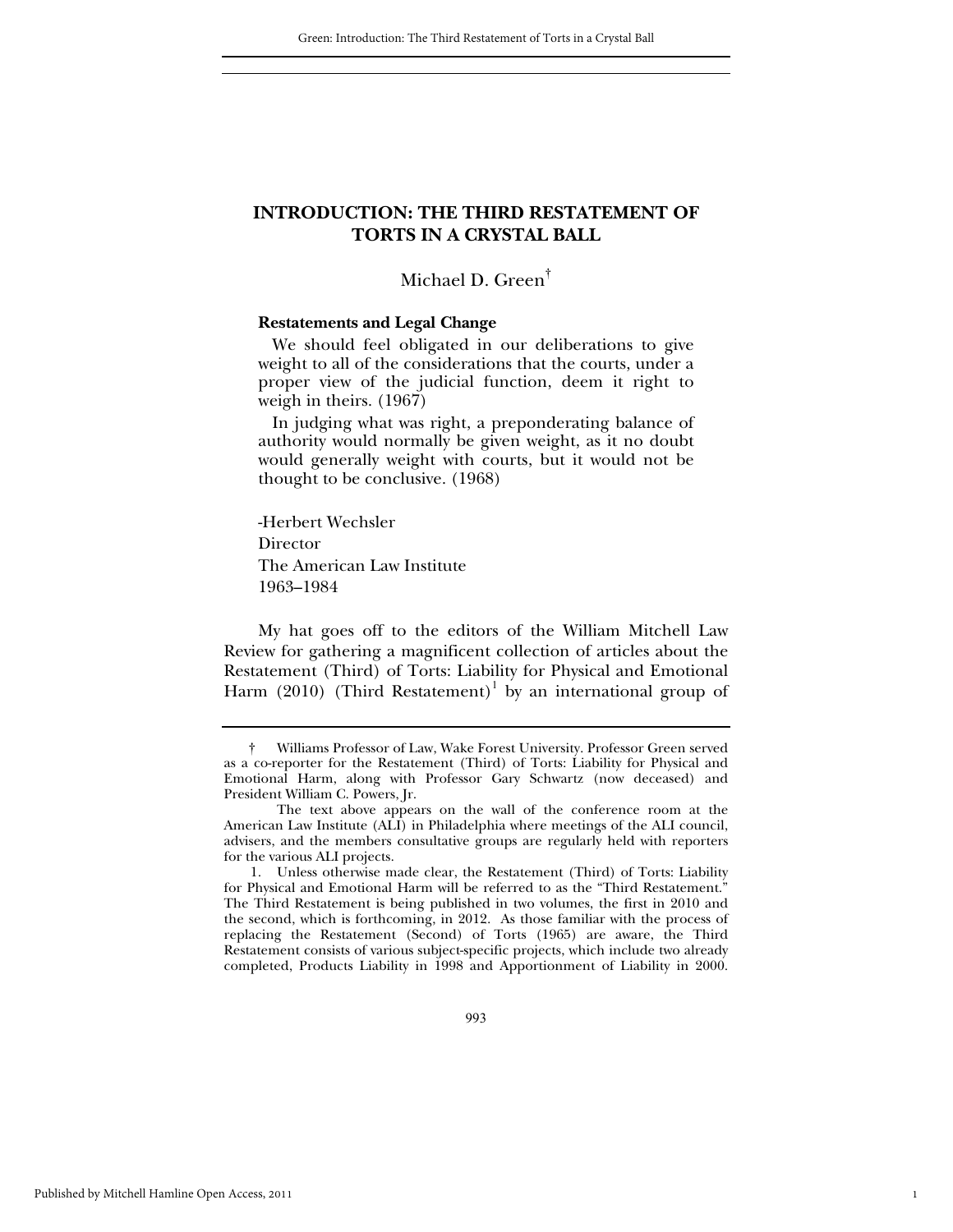accomplished torts scholars and practitioners. This Issue and the corresponding Symposium reflect the breadth of the Third Restatement. Initially subtitled "General Principles," it was to cover the basic building blocks of tort law: the three bases for liability, intent, negligence, and strict liability, duty, factual causation, proximate cause, and affirmative duties. But the Third Restatement covers considerably more, drilling down deep into the details of a negligence action and associated proof issues, including, for example, res ipsa loquitur. It goes on to address three major areas in which modified duties have been adopted one for non-physical harms that consist solely of emotional disturbance, and the special cases of the effect of property ownership on duties owed to entrants on the land and those who hire independent contractors. Hence, the subtitle evolved to its current "Liability for Physical and Emotional Harm," as the scope of the project grew.

Despite that breadth, I am not surprised that the contributions to this Issue cluster around three topics: factual causation, the general duty of reasonable care, and the special duty rules applicable to land possessors. Those were three of the most contentious issues that the Third Restatement addressed and, after robust debate, these provisions were adopted by a majority vote, but, on at least one occasion, the outcome was in question until the Chair finished counting the show of hands.

Ken Oliphant, a British legal scholar and Director of the Institute for European Tort Law in Vienna, Austria, dives right into an issue all legal systems confront—thin evidence of an element of a claim. Oliphant is interested in this problem in the context of factual causation. Factual causation is a particularly interesting area in which to address the matter because, although factual causation is an objective, non-normative inquiry, the defendant(s)'s conduct may reflect quite a range of culpability, which may affect a court's assessment of the evidence brought to bear on this issue.<sup>2</sup>

Oliphant pursues the idea of proportional liability—imposing liability on an otherwise liable defendant based on the probability that the defendant's tortious conduct was a cause of plaintiff's harm.<sup>3</sup> This is a subject that has received a great deal of scholarly

Another piece is ongoing addressing economic loss.

<sup>2</sup>*. See* Wex S. Malone, *Ruminations on Cause-in-Fact*, 9 STAN. L. REV. 60, 66 (1956).

 <sup>3.</sup> Proportional liability, as discussed by Oliphant and this paper, is limited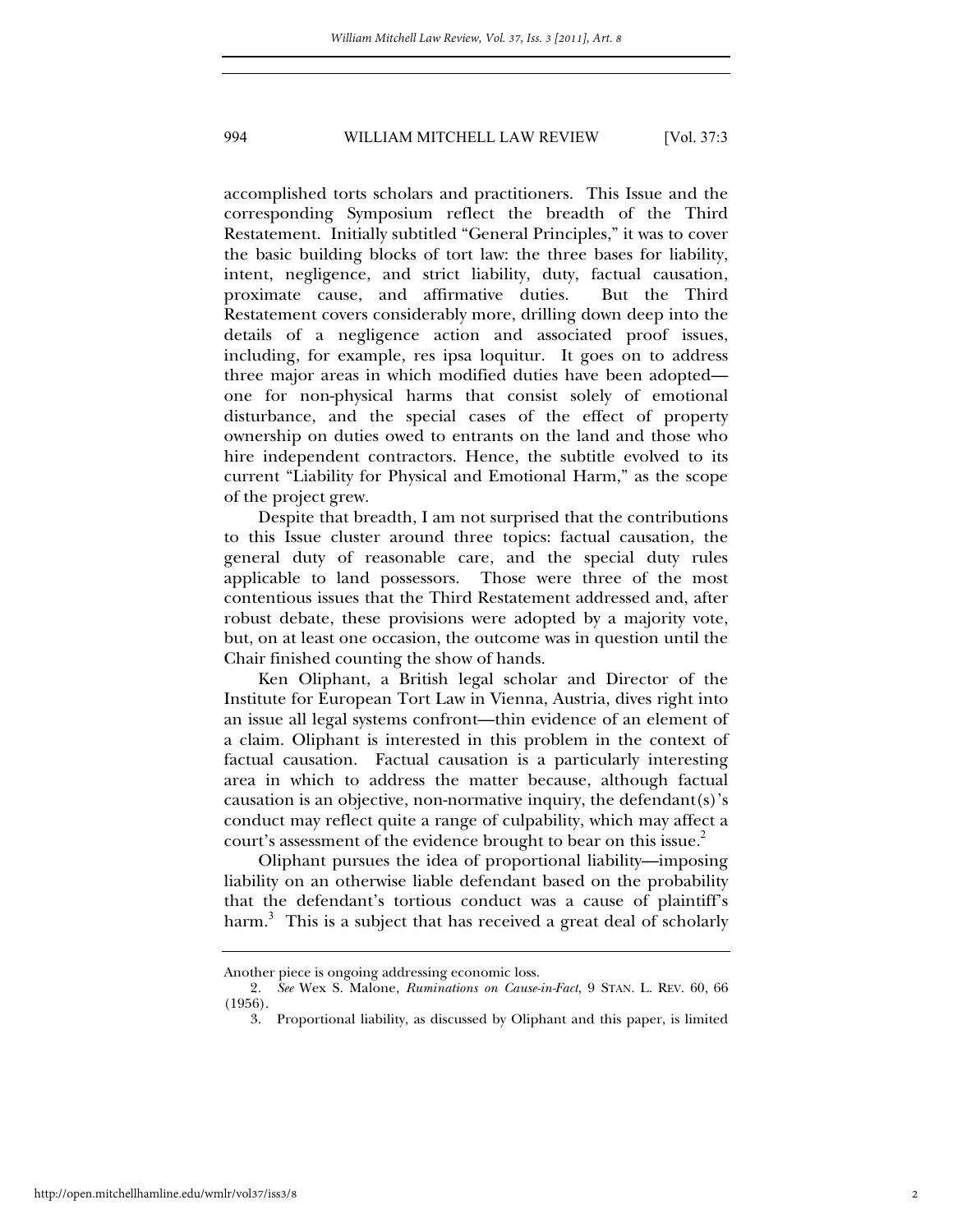attention in the United States. It is also a hot topic in Europe where the European Centre on Tort and Insurance Law ("ECTIL") is preparing a monograph on the subject.

Oliphant's survey of European systems' approach to proportional liability reveals the wisdom of the American Law Institute (ALI) in reaching out to foreign legal scholars and lawyers to join the membership rolls and to become involved in the Institute's work. As a result of this program, the ALI now boasts torts scholars from England (Oliphant), Spain, Italy, and Israel. Even if the approach of civil law systems to these issues is not useful for adoption, their participation provides additional insight into the depth and breadth of these problems.

Oliphant, fairly, inquires why the Third Restatement did not attend more aggressively to the scholarly advocacy on behalf of proportional liability.<sup>4</sup> I don't think it's much of a secret that I am among a very small group of torts scholars who have been critical of the pro-proportional liability literature, especially in the toxic torts arena which has been the focus of most academic proponents in this country.<sup>5</sup> The nub of my concern is that proportional liability is only attractive when, despite the lack of good evidence, the probability distribution based on the specific facts is limited. Thus, if we know, in a given case, that the probability of factual causation is twenty percent, the case for awarding proportional damages is strong—much stronger than when all we know is that the probability is somewhere between zero and forty percent.<sup>6</sup> I don't believe that sort of evidence exists in toxic substances cases where

to the matter of factual causation and does not address the more common apportionment of liability by relative fault as has become almost universal in the United States with the use of comparative fault or responsibility.

 <sup>4.</sup> As I wrote in the United States Report for the publication on proportional liability now being prepared by ECTIL, "[s]cholarly use of 'proportional liability' [reflects] a strong consensus in favor of a variety of reforms that would produce more proportional liability in a variety of . . . categories . . . ." *See, e.g.,* Joseph H. King, Jr., *Causation, Valuation, and Chance in Personal Injury Torts Involving Preexisting Conditions and Future Consequences*, 90 YALE L.J. 1353 (1981); David Rosenberg, *The Causal Connection in Mass Exposure Cases: A "Public Law" Vision of the Tort System*, 97 HARV. L. REV. 849 (1984); Allen Rostron, *Beyond Market Share Liability: A Theory of Proportional Share Liability for Nonfungible Products*, 52 UCLA L. REV. 151 (2004); Christopher H. Schroeder, *Corrective Justice and Liability for Increasing Risks*, 37 UCLA L. REV. 439 (1990).

<sup>5</sup>*. See* Michael D. Green, *The Future of Proportional Liability: The Lessons of Toxic Substances Causation*, *in* EXPLORING TORT LAW 352 (Stuart Madden ed. 2005).

 <sup>6.</sup> This is true whether we use ex ante contribution to the risk of harm or ex post probability of causing the harm.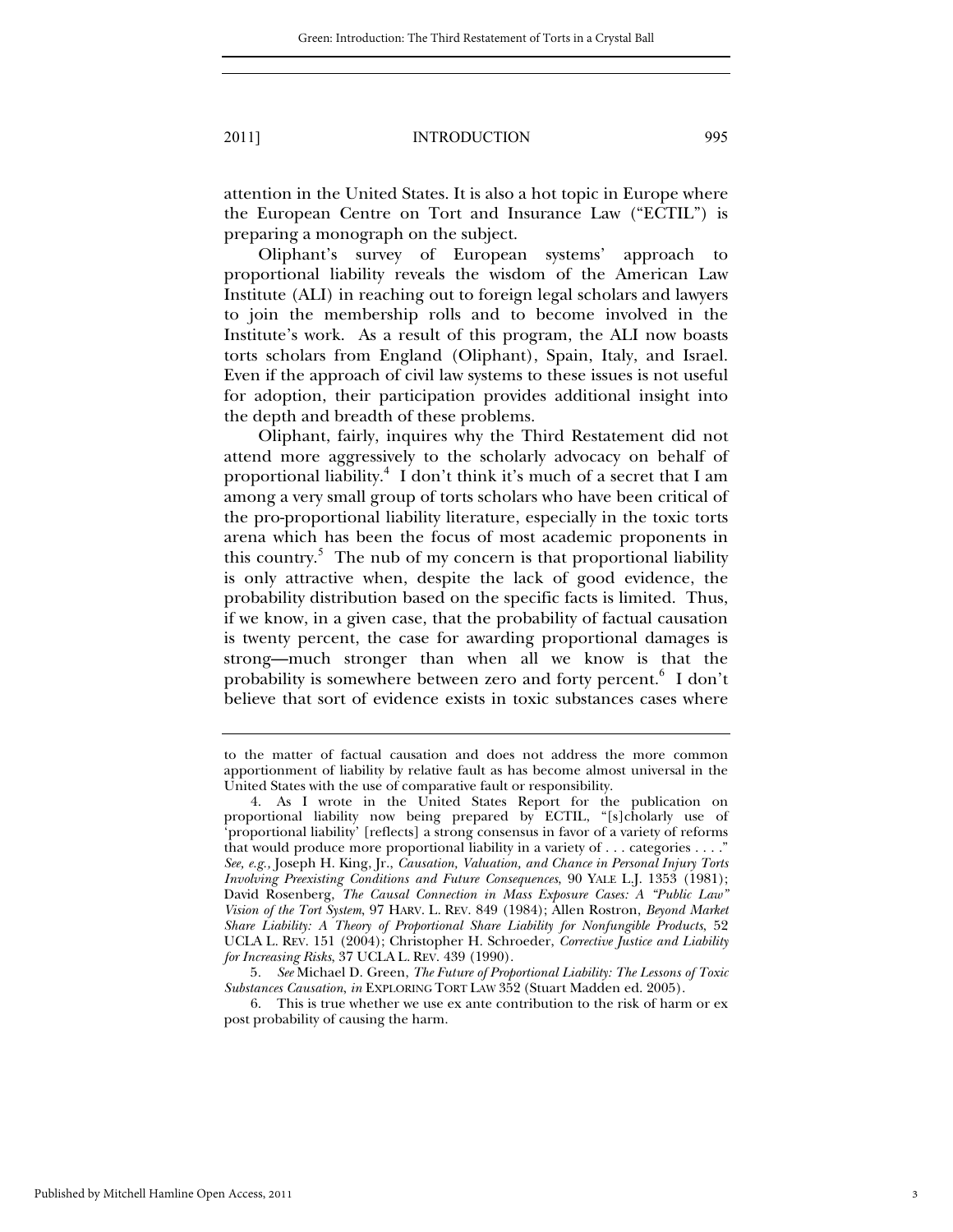courts have failed to heed scholars' calls for employing proportional liability.

Oliphant concludes with a wise assessment of the potential for comparative law: "Lawyers everywhere can learn useful lessons from the practical experiences of other jurisdictions in developing such approaches."<sup>7</sup> Oliphant's survey of European treatment of proportional liability provides a compelling illustration of his dictum. As I read Oliphant's recounting of the Dutch and English acceptance of proportional liability, I realized that with asbestos litigation we have a ready, if modestly imperfect, source of evidence to ascertain the risk contribution of various sources of asbestos that might be used for a proportional liability scheme. The length of time one was employed at a job site where asbestos fibers were released or contained in the air can be used as a reasonable approximation of the risk contribution to the victim's asbestotic disease. So, perhaps extension of proportional liability to asbestos litigation might make sense when non-tortious sources of asbestos exposure exist, as well as when competing causes, such as smoking in the case of lung cancer, exist. Asbestos defendants should not bear liability for the risk contribution of these other sources of risk, and perhaps American law could learn from the English and Dutch approach, notwithstanding my general objection to the use of proportional liability.

My tentative assessment of Oliphant's comparative analysis was tempered, however, by consideration of an important caveat to the Oliphant evaluation of the benefit of comparative law: One must be careful about transporting the law from one jurisdiction to another because differences in legal systems may affect the suitability of importation. In this case, asbestos litigation in both England and the Netherlands is against the victim's employer. In the United States, because we have workers' compensation—the exclusive remedy for occupational injury and disease—tort claims arising from asbestos are instead against the supplier of asbestos or asbestos products. Assessing the risk contribution of each supplier of asbestos products to a work site is far more complicated than counting days of exposure at a given place of employment. One might have to consider a large array of factors—many of which would be difficult of ascertainment—to even begin to assess risk

 <sup>7.</sup> Ken Oliphant, *Uncertain Factual Causation in the Third Restatement: Some Comparative Notes*, 37 WM. MITCHELL L. REV. 1599 (2011).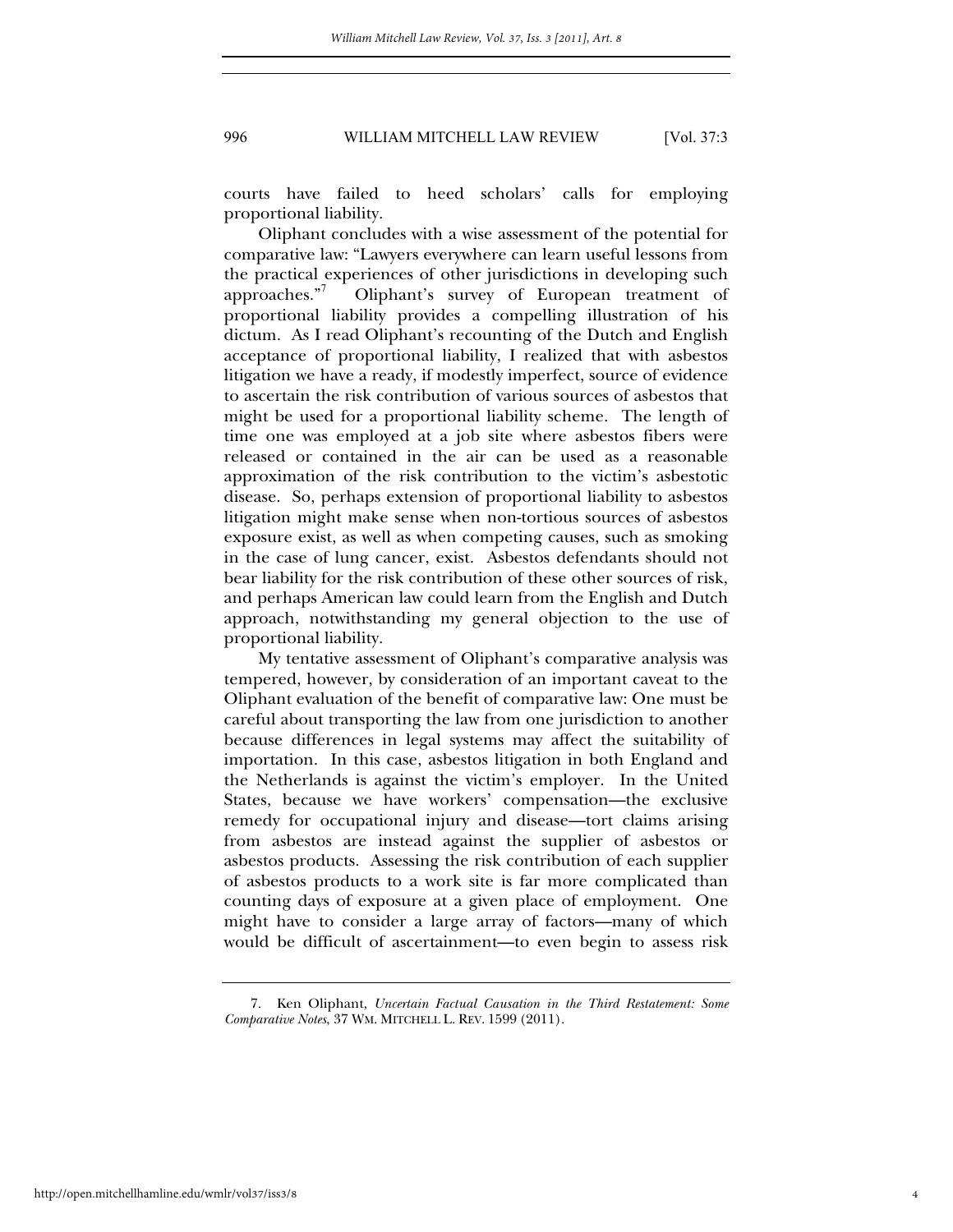contribution of a given defendant over many decades of occupational exposure.

Thus, frequently asbestos plaintiffs are exposed to multiple entities' asbestos products—often dozens<sup>8</sup> and sometimes for very different lengths of time.<sup>9</sup> But length of time exposed is not the same as dose, as some asbestos products are more friable, producing more respirable fibers than others in which the asbestos is encapsulated.<sup>10</sup> The plaintiff may be in closer proximity to some defendants' products than others at a given job site, especially at large and complex ones, thereby affecting the effective dose and risk contribution. A debate continues to rage about the relative potency of different asbestos fibers in causing mesothelioma, which would be invoked if risk contribution were employed.<sup>11</sup> Maybe proportional liability could be employed despite these obstacles, but operationalizing it in United States would be a great deal more difficult than in those jurisdictions in which employers are the responsible parties.

There is another reason why the seeds for the development of proportional liability in England and the Netherlands have less potency in the United States. With employers as the defendants, there may well be times of self-employment when exposures cannot be attributed to the tortious conduct of others, as was the case in *Barker v. Corus (UK) plc*,<sup>12</sup> in England. That is not the case in the United States where product suppliers are the defendants. Moreover, the problem of causal uncertainty—and it is substantial in asbestos despite the fact that agent-disease causation is straightforward for the three primary asbestotic diseases $13$ —has

 <sup>8.</sup> The Civil Justice Institute at Rand found that, in the early years of asbestos litigation, the number of defendants per case averaged twenty. DEBORAH R. HENSLER ET AL., ASBESTOS IN THE COURTS: THE CHALLENGE OF MASS TOXIC TORTS 15 (1985).

<sup>9</sup>*. See, e.g.*, Eckenrod v. GAF Corp., 544 A.2d 50, 52 (Pa. Super. Ct. 1988) (plaintiff exposed to three different defendant's products for 20, 15, and 8 years).

<sup>10</sup>*. See, e.g.,* John Crane, Inc. v. Linkus, 988 A.2d 511(Md. Ct. Spec. App. 2010); In re Ethyl Corp., 975 S.W.2d 606, 617 (Tex. 1998).

<sup>11</sup>*. Compare* Richard A. Lemen, *Chrysotile Asbestos as a Cause of Mesothelioma: Application of the Hill Causation Model*, 10 J. OCCUP. ENVTL. HEALTH 233, 233 (2004) *with* J.C. McDonald & A.D. McDonald, *Chrysotile, Tremolite and Carcinogenicity*, 41 ANN. OCCUP. HYG. 699, 699 (1997); *see* Nolan v. Weil-McLain, 851 N.E.2d 281, 284– 85 (Ill. App. Ct. 2006).

 <sup>12. [2006]</sup> UKHL 20, [2006] 2 AC 572.

 <sup>13.</sup> These problems are explained in Michael D. Green, *A Future for Asbestos Apportionment?*, 12 CONN. INS. L.J. 315 (2006). To be sure, there is a serious causation problem with one of those diseases, lung cancer, when an asbestos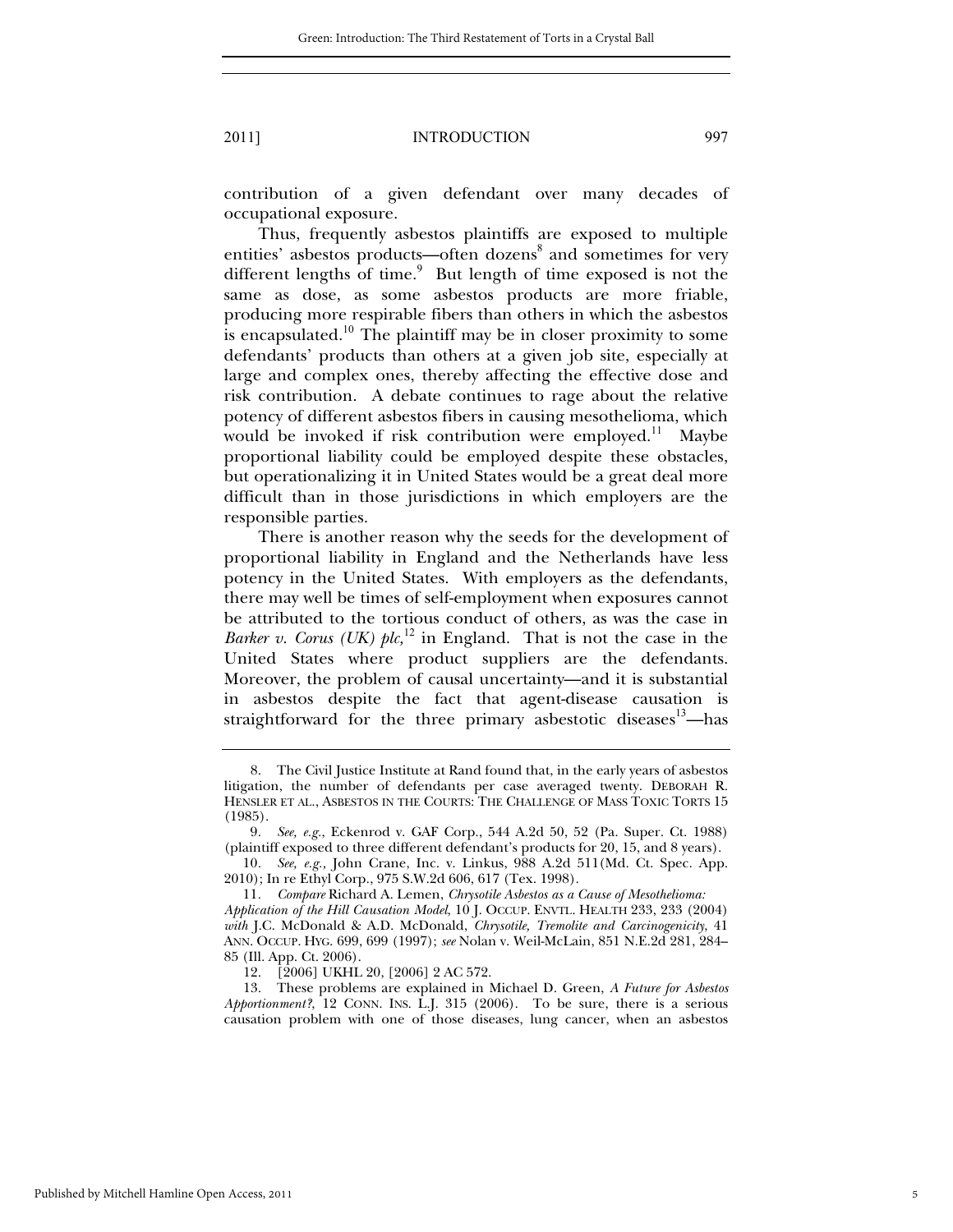been resolved reasonably satisfactorily, initially with the decision in *Borel v. Fibreboard Paper Products Corp.,*<sup>14</sup> and later in *Rutherford v. Owens-Illinois, Inc.*<sup>15</sup> *Borel*, the seminal case imposing liability on asbestos defendants held that the jury could find all defendants responsible for exposing the plaintiff to asbestos jointly and severally liable and thereby affirmed the plaintiff's judgment.<sup>16</sup> *Rutherford*, which occurred later in the life cycle of asbestos litigation, employed risk contribution by asbestos defendants and whether the risk was a substantial factor in causing harm, thereby eliminating the concern that the proportional liability adopted in England and the Netherlands addresses.

Larry Stewart who had a front-row seat in the process that of preparing the Third Restatement as a member of the advisory committee and a member of the ALI council explores another controversial aspect of the Third Restatement. The Third Restatement attempts to bring a measure of coherence and clarity to the issue of duty,<sup>17</sup> which has been used as an instrument for a variety of purposes, many of them opaque to the reader of court opinions addressing the matter of duty. Stewart carefully explains that effort for those who are unfamiliar with its contours. Stewart then proceeds to explain what he would have had the Third Restatement do in the duty realm that it did not.

The Third Restatement insists that duty must be categorical, must ignore foreseeability, and must not be decided solely based on facts specific to the case. At the same time, it recognizes and approves of withdrawals or modifications of the presumptive duty of reasonable care on grounds of policy or principle, remaining agnostic about the grounds adopted by courts for those withdrawals or modifications. Stewart argues for rejecting social norms as a valid ground for modifying the presumptive duty. Some will

victim was also a smoker, but it has not been a significant obstacle for most such claimants. *See* RESTATEMENT (THIRD) OF TORTS: LIAB. FOR PHYSICAL & EMOTIONAL HARM § 28 illus. 2–3 (2010).

 <sup>14. 493</sup> F.2d 1076 (5th Cir. 1973).

 <sup>15. 941</sup> P.2d 1203 (Cal. 1997).

<sup>16</sup>*. See* RESTATEMENT (THIRD) OF TORTS: LIAB. FOR PHYSICAL & EMOTIONAL HARM § 27 cmt. g reporters' note (2010) ("Since the first asbestos case in which a plaintiff was successful [referring to *Borel*], courts have allowed plaintiffs to recover from all defendants to whose asbestos products the plaintiff was exposed.").

<sup>17</sup>*. See* John C. P. Goldberg & Benjamin C. Zipursky, *The Restatement (Third) and the Place of Duty in Negligence Law*, 54 VAND. L. REV. 657, 712–17 (2001) (explaining the multiple uses and misuses of duty by courts).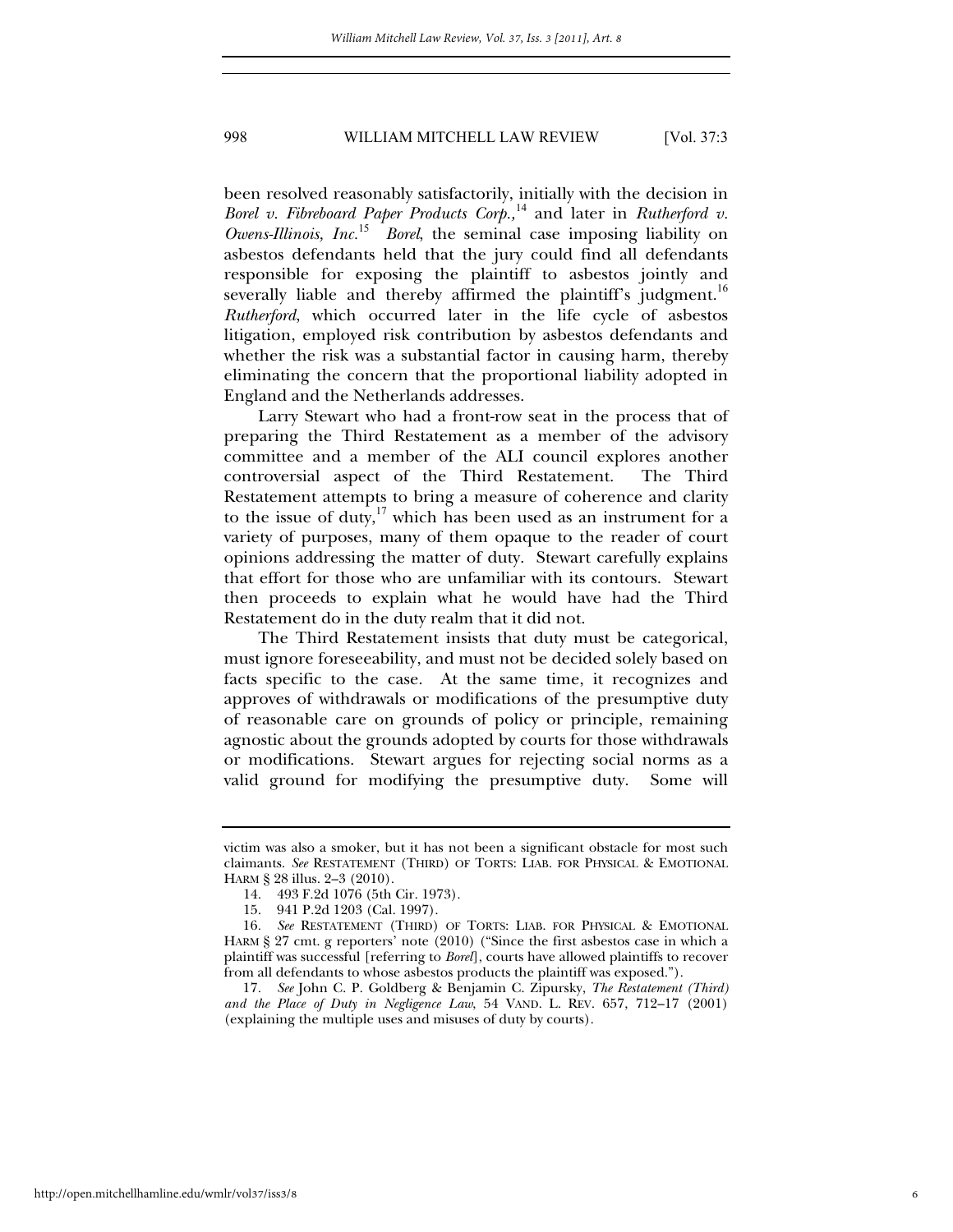sympathize with this claim. But if normative judgments about the grounds for limited and no-duty rules are placed on the Third Restatement process agenda, I fear many conflagrations in the process that may make the controversy over the reasonable alternative design requirement in the Products Liability Restatement look like a love feast.<sup>18</sup>

Professor Geoffrey Rapp's contribution to this Issue underscores that the treatment of causation in the first two torts restatements was sorely in need of repair. It was no secret in torts circles that causation was a weak link in those volumes and led courts into a great deal of mischief, confused thinking, and virtually nonsensical gibberish about causation.<sup>19</sup> This presented both a challenge and opportunity for the ALI in repairing what the earlier restatements wrought. As Professor Rapp observes in his conclusion, only with the passage of time will assessment of the success of the Third Restatement be possible.

Jeff Ehrich and Mike Steenson engage in the hard labor of trying to reconcile the Third Restatement with a specific state's torts jurisprudence. As the Colloquium that preceded this Issue and corresponding Symposium dramatically revealed, approaches to tort law can vary substantially even between neighbors such as Iowa and Minnesota. Does the Third Restatement have something to offer all states, regardless of their history and approach to tort law?

Ehrich examines Minnesota law on negligent infliction of emotional distress. He rightly recognizes that in that arena, Minnesota law is stagnant and has failed to keep up with developments since the Restatement (Second) of Torts (1965) ("Second Restatement"), which contained no provision for liability for negligently inflicted emotional harm. Ehrich's survey of other states' treatments of this area reveals the significant, if halting and multi-variegated, developments in this area of law.

Ehrich's assessment of the unsatisfactory state of Minnesota law with regard to stand-alone emotional harm is convincing.

<sup>18</sup>*. Compare, e.g.,* James A. Henderson, Jr. & Aaron D. Twerski, *Product Design Liability in Oregon and the New Restatement*, 78 OR. L. REV. 1 (1999), *with, e.g.,* Andrew F. Popper, *Restatement Third Goes to Court*, 35 TRIAL 54 (Apr. 1999).

 <sup>19.</sup> Courts frequently speak about superseding causes severing the causal chain between defendant's tortious act and plaintiff's harm, a usage that Judge Posner has characterized as "legal mumbo jumbo." Shadday v. Omni Hotels Mgmt. Corp., 477 F.3d 511, 513 (7th Cir. 2007).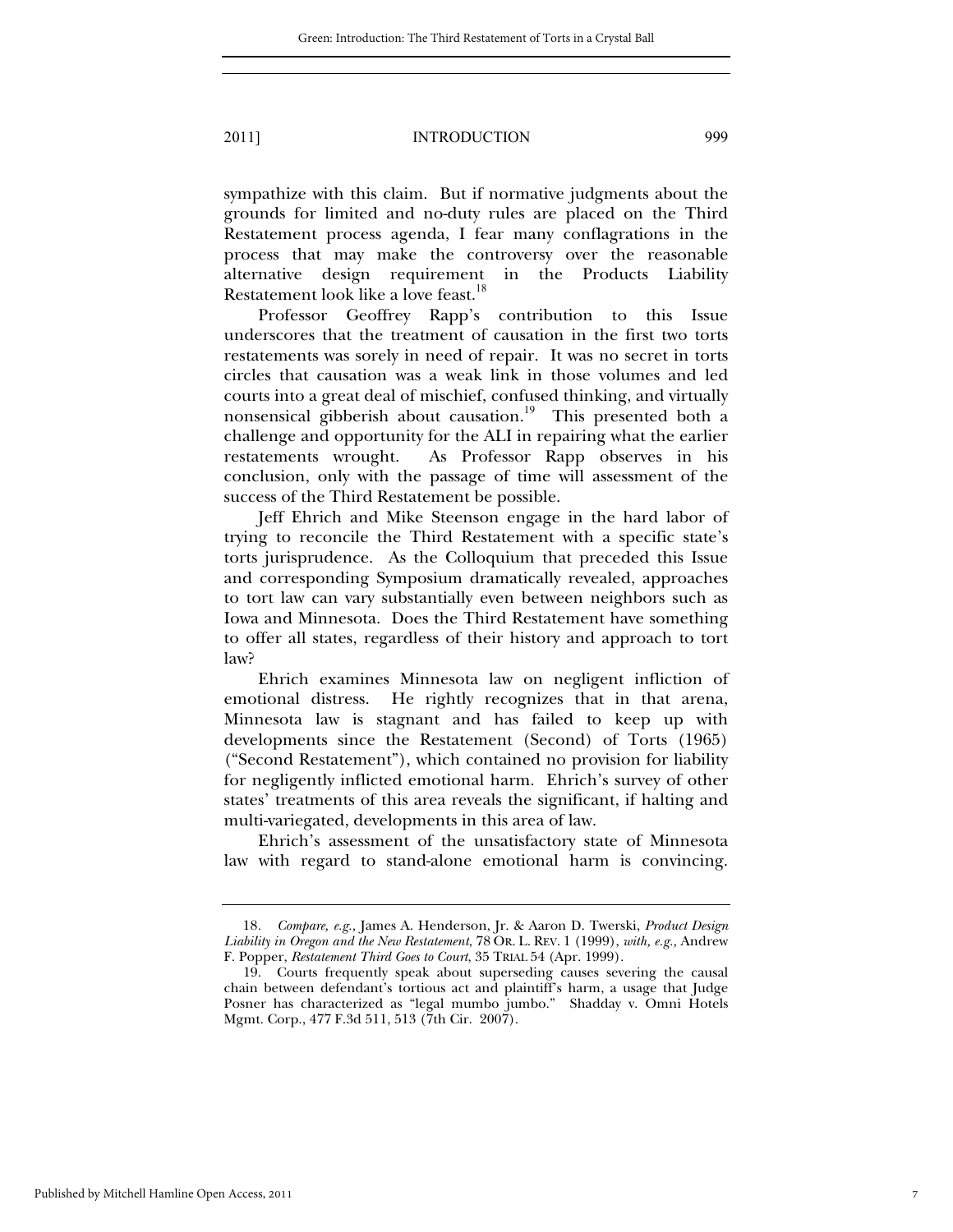Nevertheless, he proceeds beyond criticism to attempt to provide a useful framework for the future. Working with parameters suggested by the Minnesota Supreme Court's cases, Ehrich provides a framework for a future in which liability for negligently inflicted emotional harm is appropriately limited to a defined and objective class of activities and relationships that avoid the concerns that have led courts to be more cautious about this type of harm than they are with physical harm.

One final note about Ehrich's roundup of emotional harm jurisprudence. He notes that the Maine Supreme Court, in a leading emotional harm case, rejected the eggshell plaintiff rule: "We do not provide compensation for the hurt feelings of the supersensitive plaintiff—the eggshell psyche. A defendant is bound to foresee psychic harm only when such [severe] harm reasonably could be expected to befall the ordinarily sensitive person."<sup>20</sup>

It may be that Maine has abolished the thin-skull rule for emotional harm cases. But, we will only know that when a sensitive plaintiff is exposed to negligent conduct that would cause a reasonable person to suffer severe harm. If the sensitive person suffers greater harm than would an ordinary person and the Maine Supreme Court holds that plaintiff can only recover damages for harm that the ordinary individual would, then we can accurately say that the thin-skull rule was abolished. But *Gammon* only tells us that there is a threshold of severity of harm that all plaintiffs must meet not whether we take such plaintiffs as we find them for purposes of awarding damages. $21$ 

Professor Steenson addresses the Third Restatement and its compatibility with Minnesota tort law, an area in which he is an acknowledged expert. Steenson provides a careful and concise summary of the basic principles of the Third Restatement, as well its reception in a handful of courts that have already confronted its provisions and decided whether and how much of it they want to adopt for their own state's torts jurisprudence.

Steenson then parses Minnesota negligence law dating back over a century, documenting the subtle twists and turns in that caselaw. When the Supreme Court says that foreseeability is most often for the jury but "can be decided by the court as a matter of

 <sup>20.</sup> Gammon v. Osteopathic Hosp. of Me., Inc., 534 A.2d 1282, 1285 (Me. 1987).

 <sup>21.</sup> RESTATEMENT (THIRD) OF TORTS: LIAB. FOR PHYSICAL & EMOTIONAL HARM § 47 cmt. i (Tent. Draft No. 5, 2008).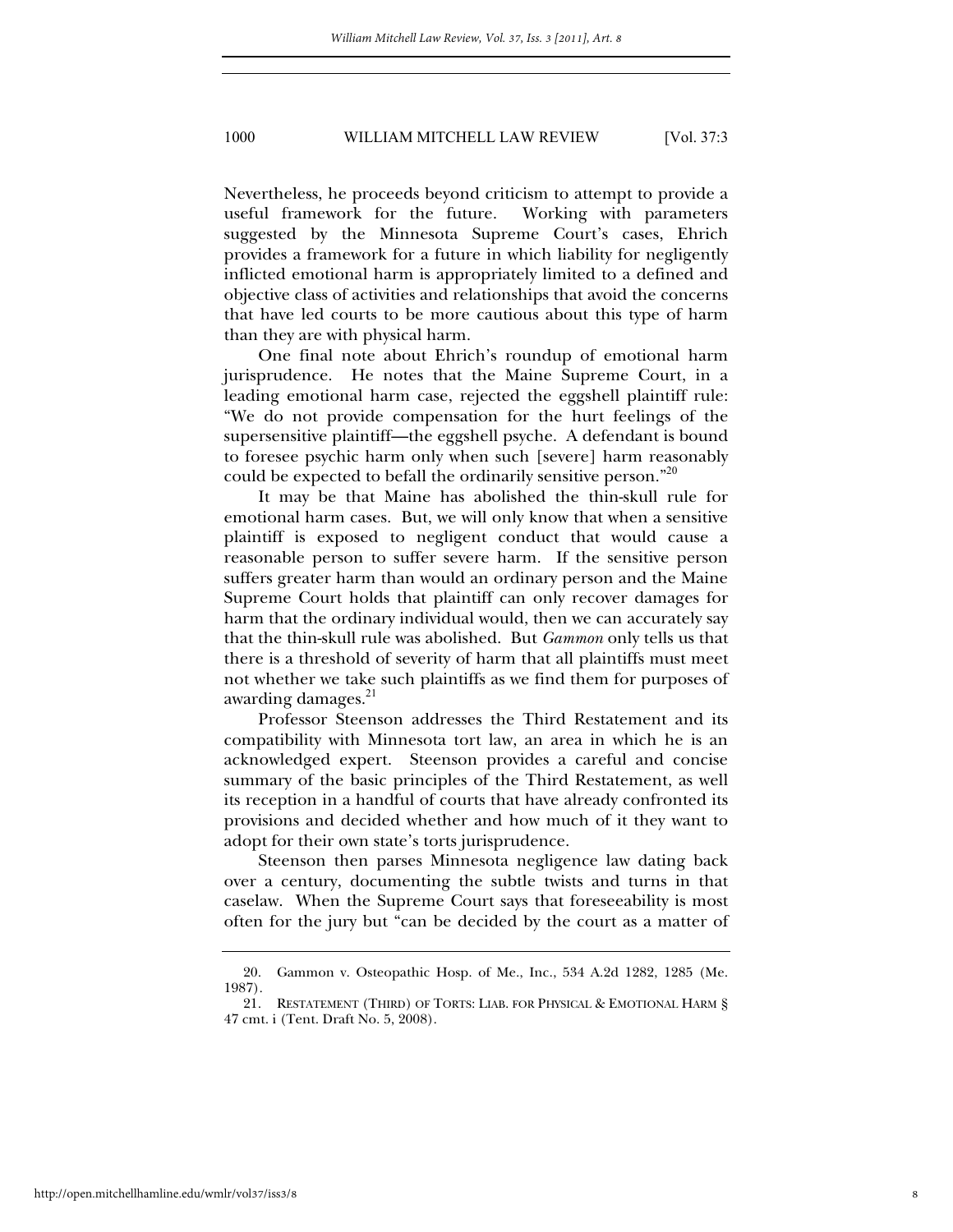law,"<sup>22</sup> does the court mean nothing more than the standard rule for removing a factual question from the jury: reasonable minds could reach only one conclusion?<sup>23</sup> Or does it mean something else, as surely its decision in *Szyplinski v. Midwest Mobile Home Supply*   $Co<sub>1</sub><sup>24</sup>$  suggests, with its stated position that "generally the better rule is to submit the issue of foreseeability to the jury"? It comes as no surprise, therefore, that the lower courts in Minnesota reflect inconsistency and confusion, as Steenson documents. My strong suspicion is that this inconsistency reflects other aspects of the cases that are obscured by the use of foreseeability and pingponging it between judge and jury. That opacity is one of the evils that the Third Restatement sought to ameliorate by removing foreseeability from the duty determination.<sup>25</sup>

Steenson's survey of Minnesota doctrine on factual cause and scope of liability (proximate cause) is a clarion call for creating an impenetrable barrier between the two. Minnesota cause law not only repeatedly confuses the two, but criticizes the test for cause in fact for failing to handle scope of liability issues—a little like blaming President Obama for the muddle that exists in tort law in Minnesota. The court that first developed the substantial factor test for a specific and narrow problem of factual causation, $26$  now has elevated it to duty for which it is not and never was suited substantial factor ignores the fact that an act is or is not a cause of a dichotomous outcome. Causation of an injury or disease is not a matter of degree, $^{27}$  and the substantial factor standard provides no analytical framework for deciding causation.<sup>28</sup> I do not envy the judges on the court of appeals who have to deal, on a regular basis,

 <sup>22.</sup> Foss v. Kincade, 766 N.W.2d 317, 323 (Minn. 2009).

 <sup>23.</sup> Canada v. McCarthy, 567 N.W.2d 496, 506 (Minn. 1997).

 <sup>24. 241</sup> N.W.2d 306, 309 (Minn. 1976).

 <sup>25.</sup> RESTATEMENT (THIRD) OF TORTS: LIAB. FOR PHYSICAL & EMOTIONAL HARM § 7 cmt. j reporters' note (2010).

 <sup>26.</sup> Specifically the over-determined outcome. *See* Anderson v. Minneapolis, St. Paul & Sault Ste. Marie Ry. Co., 146 Minn. 430, 179 N.W. 45 (1920); RESTATEMENT (THIRD) OF TORTS: LIAB. FOR PHYSICAL & EMOTIONAL HARM § 27 (2010).

 <sup>27.</sup> ARNO C. BECHT & FRANK W. MILLER, THE TEST OF FACTUAL CAUSATION IN NEGLIGENCE AND STRICT LIABILITY CASES 132 (1961) ("we cannot see that there is any justification for distinguishing among causes on the strength of quantity"); J.L. MACKIE, THE CEMENT OF THE UNIVERSE: A STUDY OF CAUSATION 128 (1980) ("if two factors are each necessary in the circumstances, they are equally necessary").

 <sup>28.</sup> RESTATEMENT (THIRD) OF TORTS: LIAB. FOR PHYSICAL & EMOTIONAL HARM § 26 cmt. j reporters' note (2010).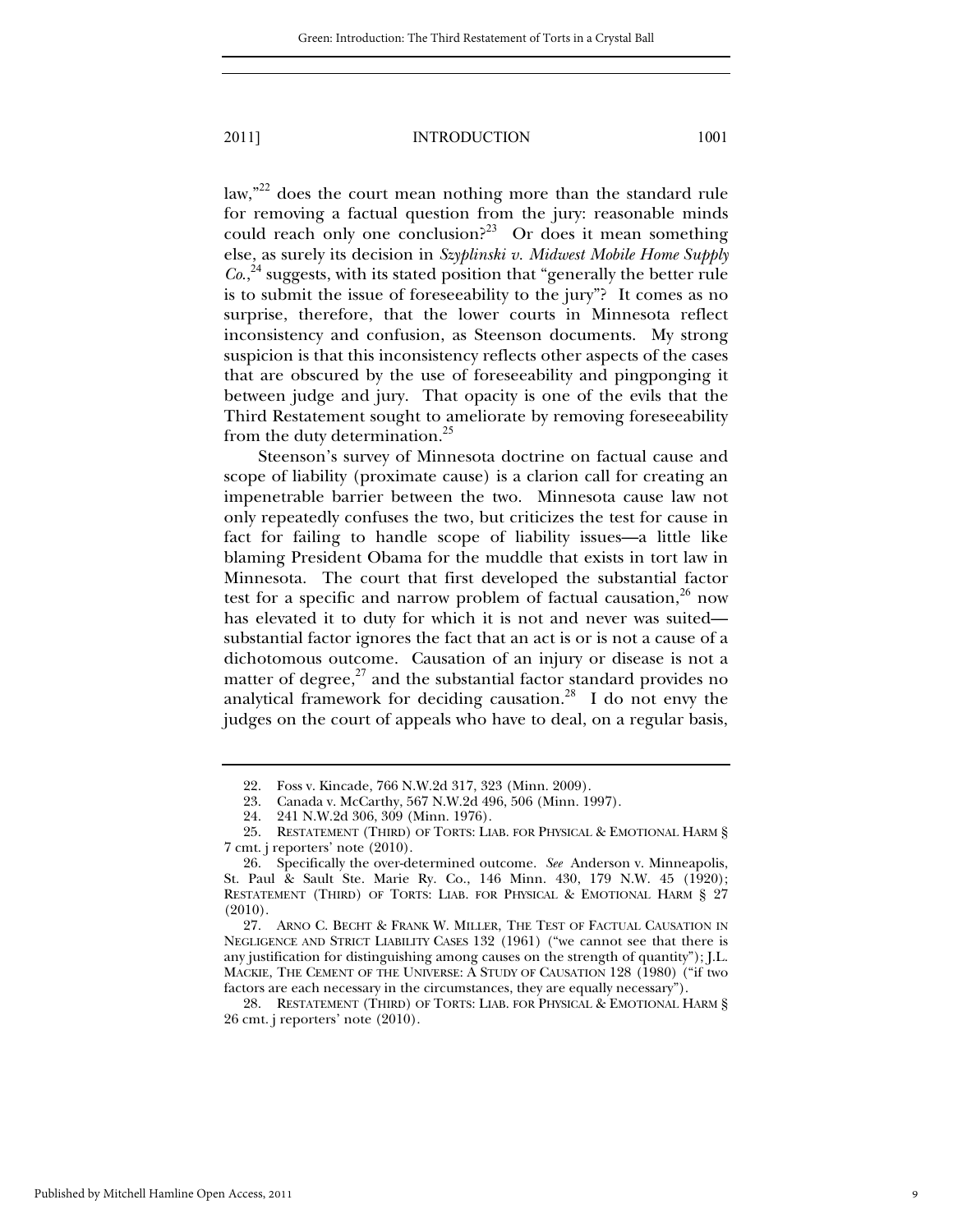with the conflicting and confusing case law that Steenson lays out.

David Logan does, among other things, the important work of highlighting an often misunderstood issue: What is a restatement? Logan explains the tension that has always existed in the ALI's work between a pure "restatement" and "reforming" law that may be outdated, inappropriate, or conflicting. The dictum with which I began this Introduction is an artful and wise, if general articulation of the philosophy of the ALI in its work that hangs just to the right of reporters attending ALI meetings. "Restatement" is a bit misleading, and there are many who it has misled.

But there are other aspects to the restating process that deserve mention. First, when the law is so muddled that it is the equivalent of legal mumbo jumbo, providing no cognitively coherent standard, but one that is, however, well ensconced, should a restatement take it upon itself to reform that  $law<sup>29</sup>$  And, if it does, what role should restating take? Second, recognizing the tension between restating and reforming, how ambitious should a restatement be? Every reporter for every restatement confronts this question nearly every day in the process of preparing a draft restatement, and the extensive ALI process guarantees that the reporter's decision will be repeatedly reviewed. Logan explains how this second issue was resolved in the chapter on land possessor duties. Only modestly, in the major aspect of the chapter, which adopts what has become the majority (but only barely) rule<sup>30</sup> imposing a duty of reasonable care to those categorized as invitees

 <sup>29.</sup> An example of what I am referring to is the language frequently used in instructions on causation, explaining that a cause is that which "in natural and continuous sequence, unbroken by efficient intervening cause, produces the result." Peters v. Forster, 804 N.E.2d 736, 743 (Ind. 2004); *see also* Dellwo v. Pearson, 107 N.W.2d 859, 861–62 (Minn. 1961). What is a "natural sequence" and how is it distinguished from an "unnatural" one? Are there discontinuous sequences between a cause and its effect? What inefficient causes exist? And how will we know the difference from their efficient namesakes? Somehow nonsensical language like this has withstood the test of time in too many jurisdictions.

 <sup>30.</sup> Not only is the "majority rule" of significance, if not conclusive, in restating, the trend of decisions is important as well. Restatements are prepared at a given point in time, and the common law is constantly evolving. In the case of land possessor duties, the virtually unanimous trend since *Rowland v. Christian*, in 1968, was to adopt a unitary standard, even if it took forty years before a majority was reached, by my count, with the decision of the Iowa Supreme Court in *Koenig v. Koenig*, 766 N.W.2d 635 (Iowa 2009). *See* RESTATEMENT (THIRD) OF TORTS: LIAB. FOR PHYSICAL & EMOTIONAL HARM § 51 cmt. a repoters' note (Tentative Draft No. 6, Mar. 2, 2009) (stating that of forty-eight states that can be classified, twenty-four had adopted a unitary duty for invitees and licensees).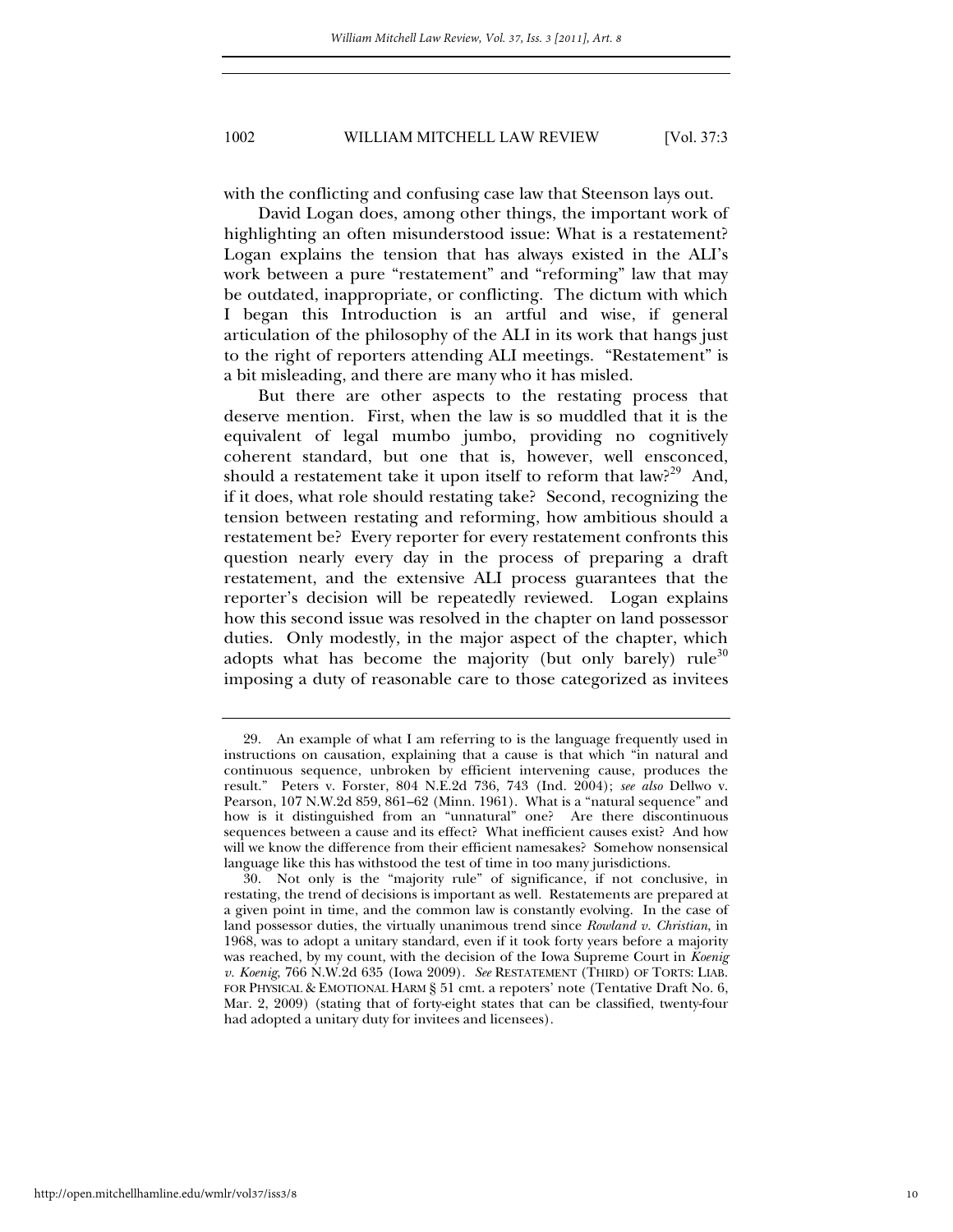and licensee.

But much more significantly with regard to trespassers, as Logan carefully documents. While the Second Restatement made numerous distinctions among trespassers, separating out child trespassers, constant trespassers, and known trespassers for special treatment, the Third Restatement makes only one distinction among trespassers. They are either flagrant trespassers or ordinary trespasser with different duties owed to each. One could search fifty-one jurisdictions, as Logan explains, and not find a single flagrant-trespasser rule.

Logan assesses the flagrant trespasser concept in the crucible in which it was formed—the ALI process for drafting, reviewing and approving its work. Comparing that process with both common-law and democratic decision making, Logan concludes:

Ultimately the level of influence accorded a restatement rule will be determined in the rough and tumble of litigation in coming years. In this sense, the ALI's work, though antidemocratic in origin, will be tested and stand or fall, in the marketplace of ideas. 31

The ALI has both succeeded and failed when it has attempted reform.<sup>32</sup> I agree with Dean Logan that we shall have to wait and see which side of the scorecard the flagrant trespasser idea should be assigned, but, as I suggest below, there is a surrogate issue that will probably have to suffice for judging the flagrant trespasser idea.<sup>33</sup>

Professor Christie addresses the same topic as Dean Logan, albeit with greater discomfort. He expresses concern that trespassers are truly different from other entrants on land in that their presence is less likely to be anticipated. That fact might give others concerns about imposing the same duty on land possessors for trespassers (save flagrant trespassers) as for other entrants.

Perhaps I can ameliorate those concerns. First, some risks on land require durable precautions, rather than transient ones.<sup>34</sup> Thus, if one stores toxic chemicals on one's property, durable

 <sup>31.</sup> David Logan, *When the Restatement is Not a Restatement: The Curious Case of the "Flagrant Trespasser*,*"* 37 WM. MITCHELL L. REV. 1448 (2011).

 <sup>32.</sup> One such unsuccessful attempt of which I was acutely aware was the effort to inject the concept of "legal cause" into tort law. The Third Restatement abandons that effort for reasons explained in § 26 cmt. a and § 29 cmt. g.

<sup>33</sup>*. See* text accompanying *infra* notes 39–40*.*

 <sup>34.</sup> RESTATEMENT (THIRD) OF TORTS: LIAB. FOR PHYSICAL & EMOTIONAL HARM § 51 cmt. h (forthcoming 2012).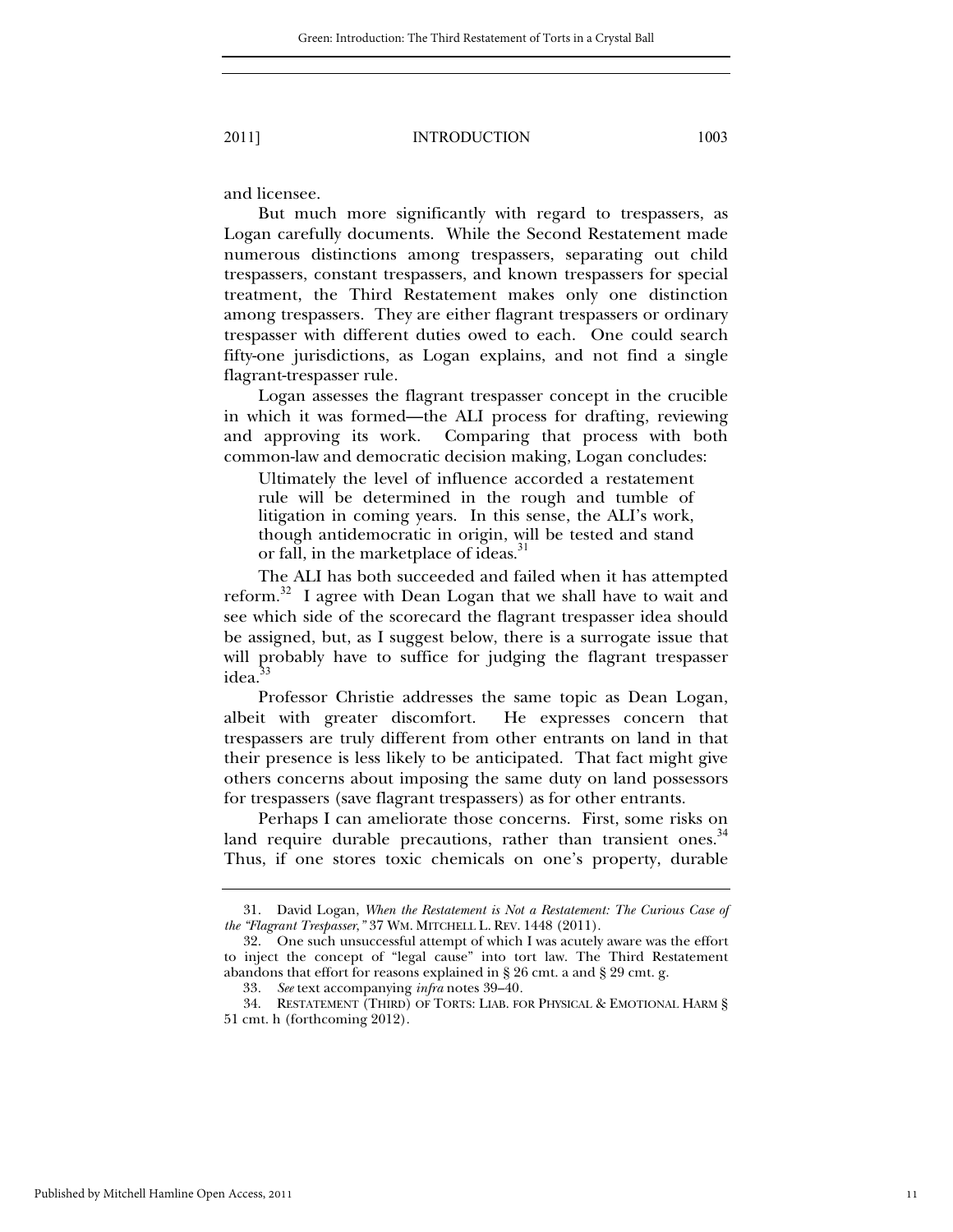precautions are likely required to adequately contain those chemicals—transient precautions such as oral warnings are unlikely to be sufficient. Thus, transient precautions are the ones of concern to Christie in that they are dependent on the foreseeability of an entrant's presence and exposure to the risk. The seminal case of *Rowland v. Christian*, <sup>35</sup> llustrates. *Rowland* involved a latent defect on a faucet knob—repairs were a matter for the landlord rather than the tenant-defendant. The only precaution available to her was a warning, alerting her guest to the danger so that he could avoid it.

But suppose that Rowland had been a trespasser. To facilitate the point, let us also assume that Rowland was not a flagrant trespasser. So, let's make him a repair person who mistakenly entered Christian's apartment when he was supposed to go to an adjacent apartment. While in Christian's unit, he used the bathroom and sliced his hand on the faucet, just as Rowland did in the actual case.

In my assessment, our hypothetical plaintiff would lose in his tort suit against Christian. And he would lose as a matter of law, without reaching a jury. The reason addresses the concern raised by Christie, but resolves it in a different fashion from that which he suggests: with no foreseeable risk to an entrant, Christian has not acted negligently. More precisely, no reasonable jury could find that she acted negligently. More generally, foreseeability is always on the table when it comes to negligence or breach of the duty of reasonable care.<sup>36</sup> More importantly, this decision is based on the specific facts of this hypothetical case. To repeat one of the most important points in the Third Restatement, foreseeability can only be assessed based on the specific facts of a case, not categorically. Foreseeability, thus, is a matter for breach not for duty, which is and should be categorical.<sup>37</sup>

Professor Christie also expresses concern that the land possessor chapter of the Third Restatement may fail in the Institute's founding purpose to bring consistency and clarity to the common law. By failing to provide a bright-line rule to distinguish flagrant trespassers from ordinary ones, this provision may produce

 <sup>35. 443</sup> P.2d 561 (Cal. 1968).

<sup>36</sup>*. See* RESTATEMENT (THIRD) OF TORTS: LIAB. FOR PHYSICAL & EMOTIONAL HARM §§ 3 cmt. g, 7 cmt. j (2010).

<sup>37</sup>*. See* RESTATEMENT (THIRD) OF TORTS: LIAB. FOR PHYSICAL & EMOTIONAL HARM § 7 cmt. j (2010).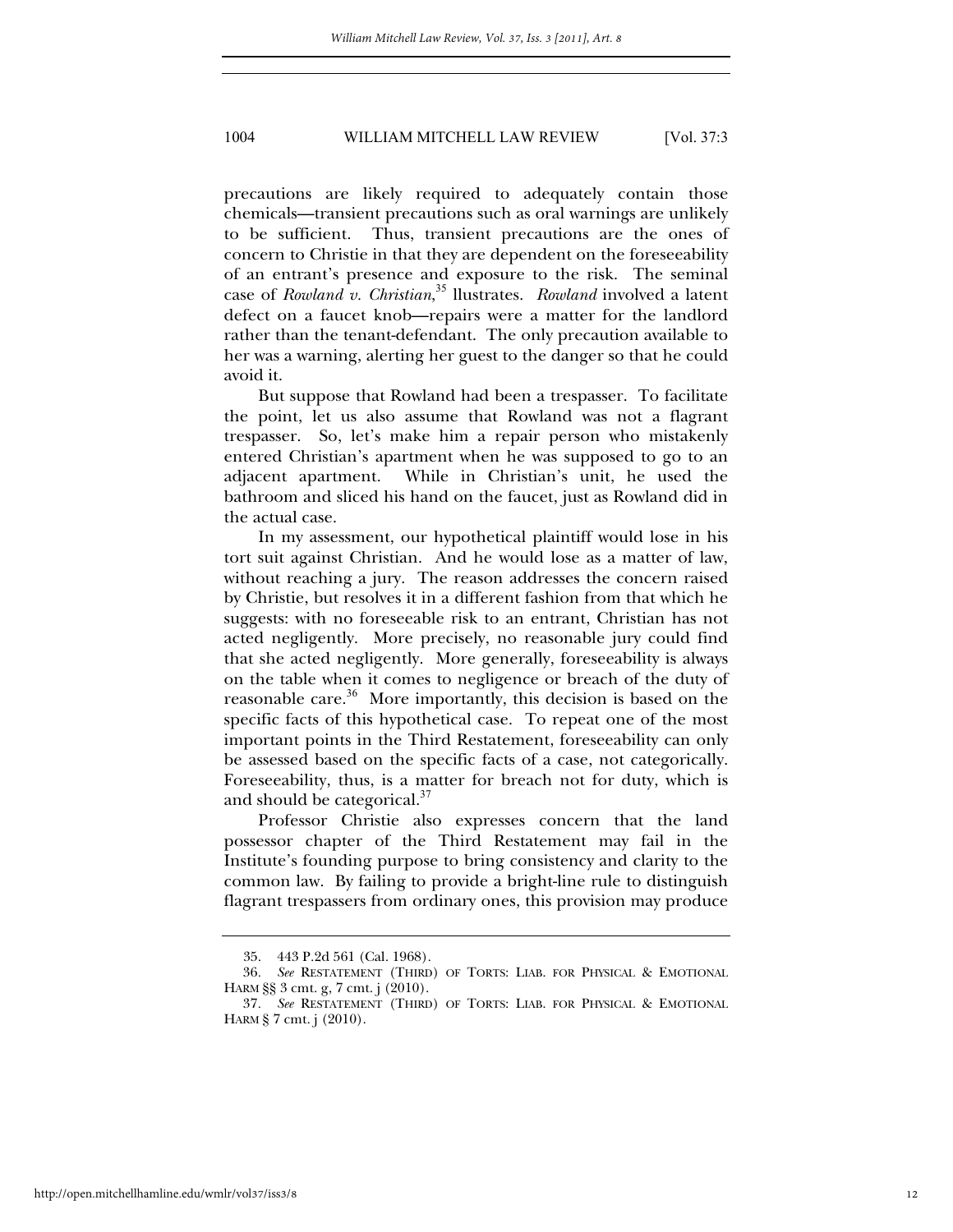work.<sup>39</sup>

2011] INTRODUCTION 1005

disparate and inconsistent decisions. Perhaps, but if that happened because, say, Texas holds real property ownership more dear and uninvited entrants more culpable because of the vast array of landholdings in that state than, say, Massachusetts, where the safety of individuals who live in more tightly confined environments is an important principle, that would be precisely what the Third Restatement envisions.<sup>38</sup> Differences in state law because of differences in the states should not be troublesome to the ALI in its

I don't, however, think that we will face different determinations about which trespassers are flagrant. Indeed, contrary to Professor Christie's prophesy that future decisions on flagrant trespassers will be disappointing, I don't expect that there will be much, if any, case law development about which trespassers are flagrant. In fact, I would not be surprised if, in the next several decades, there is not a single case addressing the flagrant trespasser concept.

The reason for this bold prediction is straightforward. What plaintiffs' lawyer would accept and bring a case on behalf of a person who entered land to commit a crime or otherwise proverbially to rub the owner's nose in the entrant's uninvited and unwanted presence? Any witted plaintiff's lawyer would realize that, regardless of the law, no jury would find in such a plaintiff's favor. The paucity of cases in which a trespasser who might be characterized as flagrant in the years since *Rowland v. Christian* has made an appearance, $40$  while short of conclusive proof, supports my

 <sup>38.</sup> RESTATEMENT (THIRD) OF TORTS: LIAB. FOR PHYSICAL & EMOTIONAL HARM § 51 cmt. a (forthcoming 2012).

 <sup>39.</sup> Thus, § 21 of the Third Restatement recognizes different approaches to strict liability for livestock that cause damage to another's property. Some jurisdictions temper the strict liability by providing a defense when others failed to build a fence to keep livestock out ("fencing out") while other states do not provide such a defense, thereby requiring that ranchers keep their livestock confined ("fencing in). Generally, fencing out is employed when farmers are in the minority and ranchers are in the majority, thereby permitting free ranging for livestock. By contrast, in states where farmers are in the majority and ranchers in the minority, fencing in, which minimizes the burden of fencing, is employed.

 <sup>40.</sup> The flagrant trespasser concept is based on a California statute enacted in the aftermath of *Rowland* that exempts land possessors from liability to entrants who are committing any one of twenty-five specified criminal acts unless the possessor acts willfully, wantonly, or criminally. The restatement reports on the invocation of this statute in the years since it was enacted:

In the twenty-two years between the time the California statute was enacted and this reporters' note was prepared, it has been invoked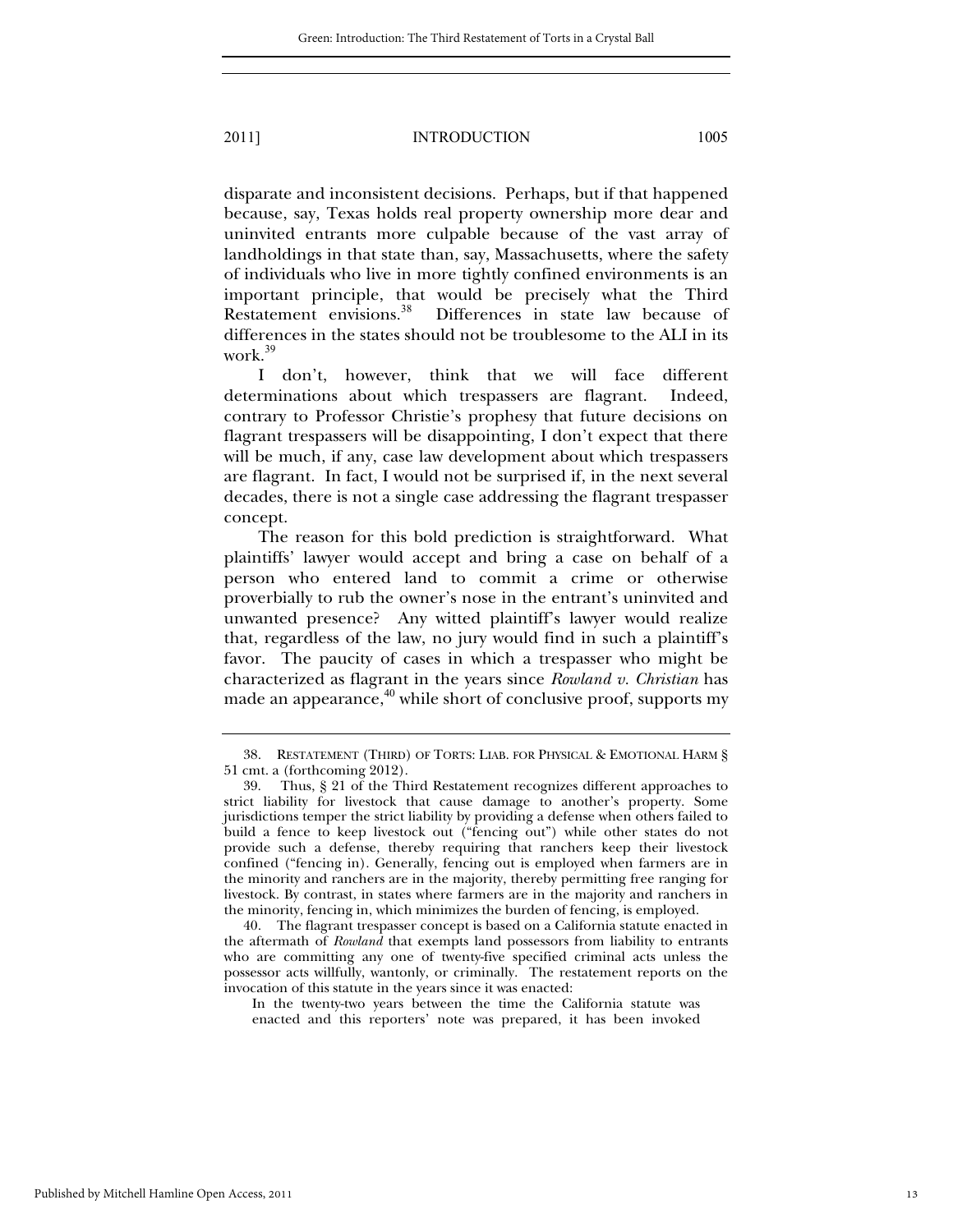thesis that the flagrant trespasser concept is not going to produce chaos in the law applicable to land possessors tort obligations.

A more appropriate test for the flagrant trespasser concept is whether it gives comfort to those states that decide to reform their land possessor law by moving from categorical duties to a unitary duty regime. Among those two dozen jurisdictions that still retain rules developed during feudal times, will some include trespassers among those owed a duty of reasonable care if and when they reform their laws? A number of states that adopted a unitary duty of reasonable care for invitees and licensees declined to extend that duty to trespassers, expressing concern about the hypothetical "flagrant" trespasser.<sup>41</sup> Thus, I suggest that the success of the flagrant trespasser provision in the Third Restatement be measured not by the consistency it brings to what I expect will be a nonexistent body of case law, but by its role in educating courts to appreciate that trespassers are not all created equal and some those that are not flagrant—should be treated as other entrants are with reasonable care taken for their safety.

Steve Gold, with his characteristic perspicacity, takes on the issue of causation in toxic substances litigation, a subject that he has been addressing since his student note twenty-five years ago.<sup>42</sup> Gold is not very happy with the current state of affairs in this world, and he looks to the potential for the Third Restatement to ameliorate his concerns. Gold thus focuses attention on one of the most controversial provisions in the Third Restatement, its treatment of proof of causation in the toxic arena contained in

 42. Steve Gold, Note, *Causation in Toxic Torts: Burdens of Proof, Standards of Persuasion, and Statistical Evidence,* 96 YALE L.J. 376 (1986).

exceedingly rarely. In neither of the two reported cases citing section 847 was an arguably flagrant trespasser seeking to impose a duty of reasonable care on a land possessor. . . . Nor has the reporters' research revealed any land possessor cases in which the other statutes cited above limiting a criminal plaintiff's ability to recover in tort have been invoked.

RESTATEMENT (THIRD) OF TORTS: LIAB. FOR PHYSICAL & EMOTIONAL HARM § 51 cmt. a (forthcoming 2012).

<sup>41</sup>*. See, e.g.,* Maffucci v. Royal Park Ltd. P'ship, 707 A.2d 15 (Conn. 1998) (McDonald, J., concurring) ("A burglar inherently endangers himself or herself and others when committing an offense. . . . Landowners simply should not be required to keep their property safe for burglars else they be held liable for negligence."); Sandoe v. Lefta Assocs., 551 A.2d 76 (D.C. 1988); Schofield v. Merrill, 435 N.E.2d 339 (Mass. 1982); Peterson v. Balach, 199 N.W.2d 639 (Minn. 1972) ("Burglars are trespassers; vandals are trespassers. We have criminal statutes governing trespassers."); Basso v. Miller, 352 N.E.2d 868 (N.Y. 1976) (Breitel, C.J., concurring); Fandrey v. Am. Family Mut. Ins. Co., 680 N.W.2d 345 (Wis. 2004).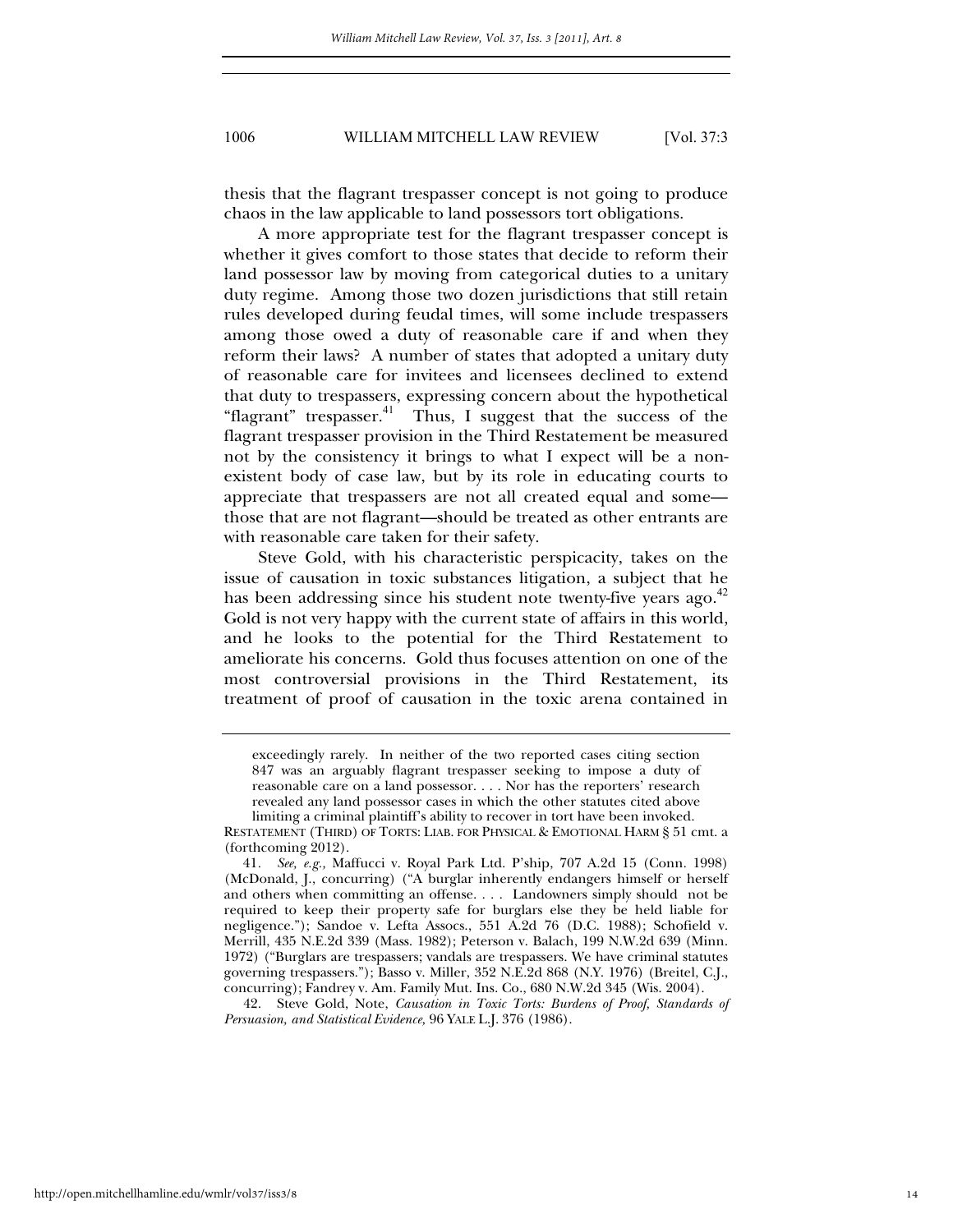comment c to section 28.

Gold takes as his starting point the preponderance of the evidence standard on causation. He notes that this standard implies a balancing of errors between plaintiffs and defendants reflecting a judgment that errors on behalf of plaintiffs (false positives) are equally costly as errors on behalf of defendants (false negatives). Gold finds in the current landscape of toxic torts a bias in favor of false negatives and against false positives, a false negative asymmetry, as he puts it, that troubles him. Causation standards in toxic tort cases should not be more stringent than in other, run-ofthe-mill tort cases: "[T]he definition of causation is the same, the burden of persuasion is the same, and the scrutiny of evidence proffered to satisfy the burden should be the same.<sup> $n43$ </sup> I think he is absolutely right. I also agree that there is a bias in operation, although I am less convinced that it is as pronounced as he believes. In short, courts have always screened out cases in which the evidence of causation was thin, albeit under a different rubric than the current *Daubert* regime.

Gold's assessment suggests that he would prefer a world in which all or nearly all cases would be submitted to the factfinder for a determination based on a preponderance of the available evidence of causation.<sup>44</sup> I have sympathy for this view as well. Long ago, in response to some of the evidentiary thresholds imposed by courts that Gold identifies and criticizes, I wrote:

Toxic causation must be assessed with due regard for the available evidence. Where the epidemiologic record is substantial, reliable, and consistent, the saliency of animal studies or other evidence of toxicity is quite low. However, when epidemiologic evidence is lacking, thin, of questionable validity and ultimately inconclusive, dismissing other toxicological evidence is unjustifiable. The point is that plaintiffs should be required to prove causation by a preponderance of the available evidence, not by some

 <sup>43.</sup> Steve Gold, *The "Reshapement" of the False Negative Asymmetry in Toxic Tort Causation*, 37 WM. MITCHELL L. REV. 1561, n.269 (2011).

 <sup>44.</sup> This may not be a fair reading. Gold acknowledges the role for the burden of production in separating out cases in which a reasonable inference of causation may be drawn from the evidence as contrasted from those in which speculation alone would be the basis for such a finding. He also appears to endorse portions of comment c that approve of insufficiency of the evidence dismissals. Gold*, supra* note 42, n.282.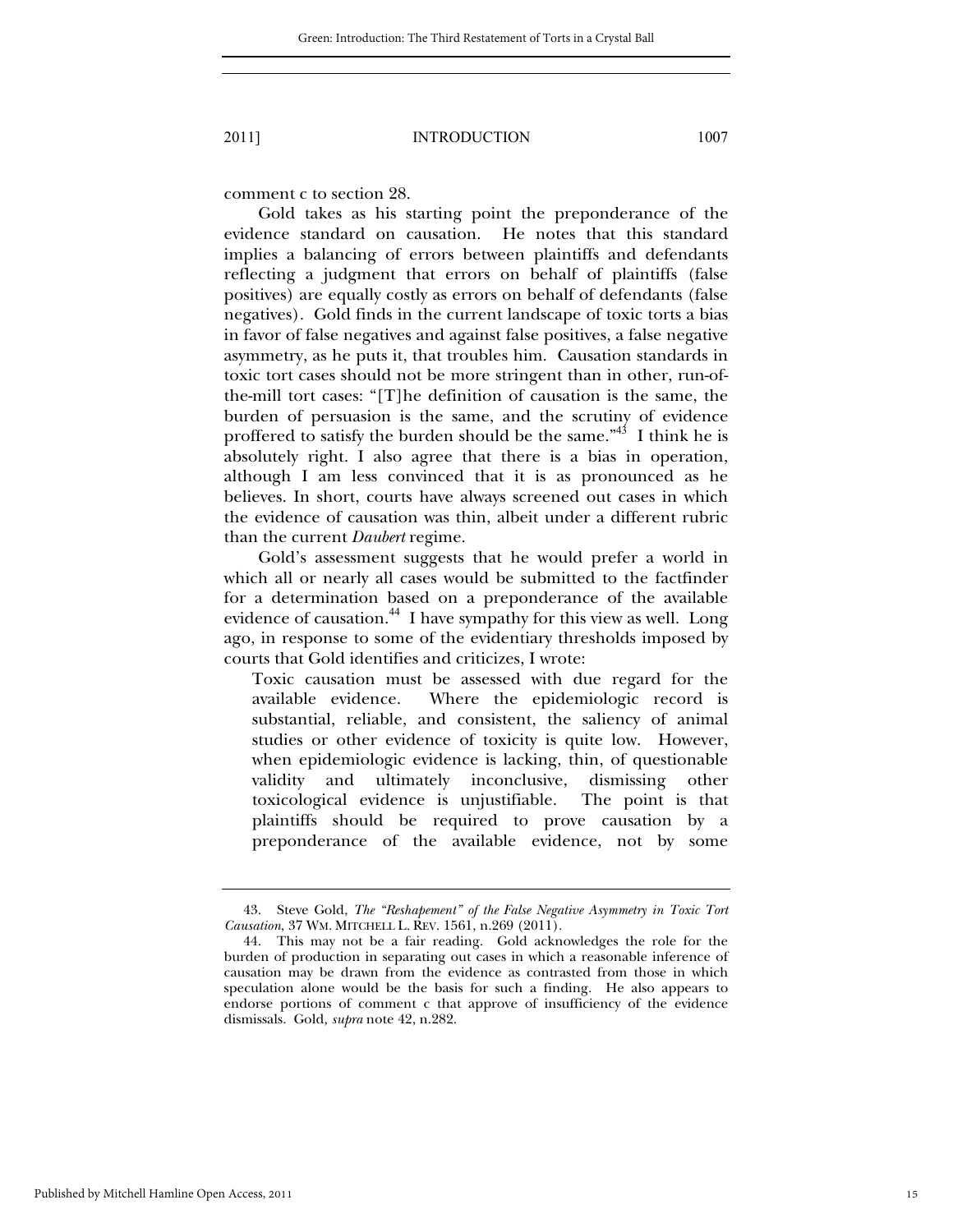predetermined standard that may require nonexistent studies.<sup>45</sup>

I am not nearly as sanguine about what I wrote almost twenty years ago today, and I take this opportunity to revise my position. Partly as the result of some sage and critical questioning by Joe Sanders, who shares my fascination with causation in this context, and partly as the result of expanded horizons and reflection, I now appreciate much more acutely the role of the burden of production and its impact in these cases. I also appreciate that the use of the burden of production to screen plaintiffs' claims is not peculiar to toxic substance litigation.<sup>46</sup>

The burden of production has always burdened the plaintiff when evidence of a prima facie element of a case is scarce. And it does so without regard to the merits of the case. As Gold puts it, it produces only false negatives, the asymmetry that concerns him. Yes, this is undesirable, but the alternative of shifting the burden full scale to defendants is worse. It is worse because of the difficulty of proving a negative. Indeed, if we were to shift the burden of proof to defendants in toxic tort cases, plaintiffs would win every birth defects case on causation because the majority of birth defects are of unknown origin.<sup>47</sup> That means that a defendant would be unable to show, by a preponderance of the evidence, that its agent didn't cause plaintiff's birth defect. Defendants could never prove that their agents aren't capable of causing harm—i.e., are entirely safe—at least through epidemiology because all that negative

47*. See* Robert L. Brent, *Environmental Causes of Human Congenital Malformations: The Pediatrician's Role in Dealing with These Complex Clinical Problems Caused by a Multiplicity of Environmental and Genetic Factors*, 113 PEDIATRICS 957, 958 (2004).

 <sup>45.</sup> Michael D. Green, *Expert Witnesses and Sufficiency of Evidence in Toxic Substances Litigation: the Legacy of Agent Orange and Bendectin Litigation,* 86 NW. U. L. REV. 643, 680 (1992).

 <sup>46.</sup> As I read Gold, he suggests otherwise. He writes, "Scientific uncertainty of a type not usually seen in other tort cases poses recognized unique obstacles to proof of toxic tort causation." Gold, *supra* note 43, at 1510, n.13. Gold is probably correct that toxic tort cases as a whole suffer from a greater incidence of uncertainty due to thin evidence of causation than other cases—I put aside any impact of a differential selection effect between these two classes of cases by plaintiffs' attorneys. But the problem of limited evidence is by no means unique to this genre, as I explain in the text. And while he is correct that general causation is exceedingly rarely invoked in routine traumatic-injury torts that is because general causation is almost always satisfied in those cases because the biologic mechanism of crushed skulls or broken bones from blunt impact is well understood. But sufficient evidence of specific causation, even if not denominated as such, is, with some frequency, a stumbling block for all torts plaintiffs.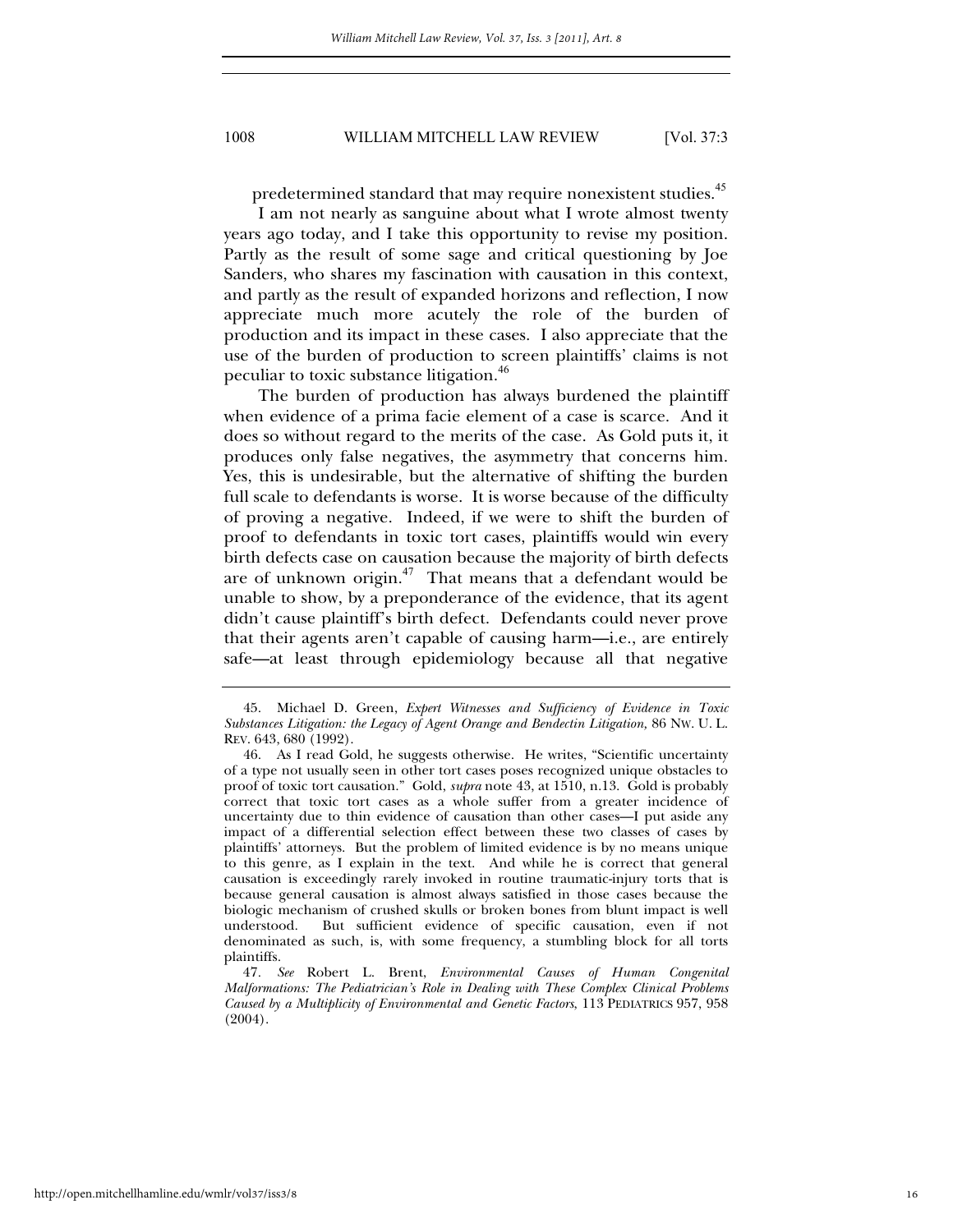epidemiology is able to do is limit the extent of risk that might exist. Not only unable to disprove general causation, defendant could not disprove specific causation because the majority of birth defects cannot be attributed to a cause that a defendant might refute. In short, the false positives with a shifted burden of proof would dwarf the false negatives that the current system imposes.

Thus, imposing the burden of production means that courts will screen out a number of cases in which there is merit but the evidence is just too thin to permit an acceptable degree of confidence in the outcome. This is the familiar distinction between a reasonable inference, which means that there is a sufficient base of evidence in favor of the proposition, and mere speculation, which is the universal appellation when the evidence simply doesn't measure up. To put the point slightly differently, as more evidence that favors a proposition emerges, the range of inferences by each member of a population evaluating that evidence will narrow. If asked the likelihood it rained at some prior time in a remote location, the range of responses by those asked is likely to be wide. As evidence is provided—the number of days per year that it rains in that location, the humidity at the relevant time, the degree of cloud cover, etc.—those assessments will narrow. Before courts let cases go to a jury, exercising their role in ruling on the burden of production, the evidence must narrow the range of inference to an indescribable and sometimes shifting degree, but narrow it must. No judge would submit a case to the jury if the issue were whether it rained at a given time with the only evidence being that there were some (unidentified type) clouds in the sky at the time.<sup>48</sup> Similarly, no judge would submit to a jury a case of a victim suffering a rare form of cancer in which the plaintiff's only evidence was a couple of case reports of patients who suffered the same common disease as plaintiff after exposure to the same agent.

The conventional tort example of insufficient evidence to permit an inference of causation is *Wolf v. Kaufman.*<sup>49</sup> Plaintiff's

 <sup>48.</sup> Yes, I need to exclude from this statement rain forests and deserts. But these examples support my point—with evidence that the location is a rain forest or desert, the range of assessments by a population will narrow.

 <sup>49. 237</sup> N.Y.S. 550 (App. Div. 1929). *But see* Reynolds v. Tex. & Pac. Ry. Co., 37 La. Ann. 694 (La. 1885) (similar factual situation to Wolf; court concludes jury verdict on behalf of plaintiff is proper because the defendant's negligence "greatly multiplied" the risk of an accident, and the possibility that accident would have happened in the absence of defendant's negligence is too speculative).